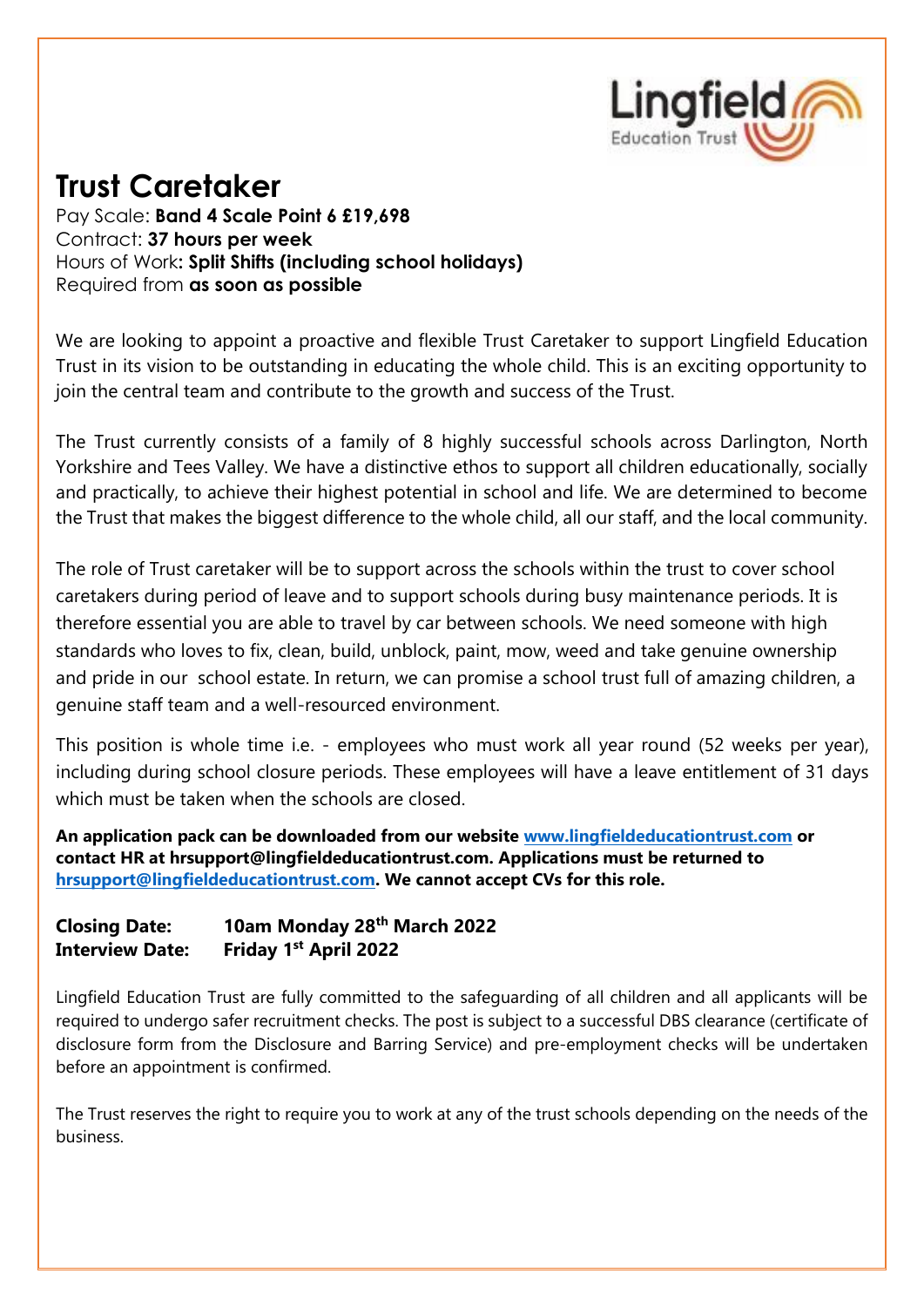

**POST TITLE : Trust Caretaker REPORTS TO: Director of Operations GRADE : Scale Point 6 JOB PURPOSE : To ensure a high standard of accommodation for the children and staff across the trust, through ensuring safety checks, cleaning and maintenance are completed. Providing effective cover for school caretakers during periods of leave.**

#### **MAIN DUTIES/RESPONSIBILITIES**

#### **Professional Duties**

#### **Post holders working to this job description may undertake any of the following main duties and responsibilities (but not necessarily all of them).**

- 1. Carry out minor maintenance repairs / handyperson duties in school buildings and to school equipment as instructed, for example; changing fuses, minor boiler repairs (in line with training provided), removal of graffiti both inside and outside of building, replacing missing screws, oiling doors, replacing door handles, maintenance and replacement of light bulbs, repairing and preparing paintwork, boarding broken windows, unblocking drains, guttering, grates and school toilets, replacement of broken locks / bolts, removal of rubbish and debris – excluding contractor debris, repairing school furniture as required, erection of shelving, notice / display boards, hanging of pictures (please note that this list contains examples only and is not exhaustive).
- 2. Carry out cleaning duties as required during the operational hours of the day including checking to ensure school grounds are clear of litter and other harmful materials (hypodermic needles, glass, toxic chemical bottles, animal foul).
- 3. Conduct and record regular testing of alarms in school building(s) including Fire Alarms and Security Alarms.
- 4. Ensure that all fire and safety equipment is regularly maintained and that unrestricted access is available to this equipment and to all fire exits.
- 5. Maintenance of outside areas of the school grounds including ensuring that all areas are clear of tripping and falling hazards and where evident offending items are removed or protected in line with health and safety standards. This may include the trimming of overhanging branches / trees that may cause potential problems for service users, replacement of outside lighting, and replacement of cracked paving stones.
- 6. Ensure that school walkways and designated play areas are clear of snow and icy patches in poor weather.
- 7. Advise contractors on site of school health and safety procedures when carrying out work.
- 8. Undertake and update energy efficiency records in line with the school policy and procedure (including water, electricity and gas as appropriate).
- 9. Maintenance of the heating and water system as required including the reporting of major repairs to contractors / service providers as appropriate.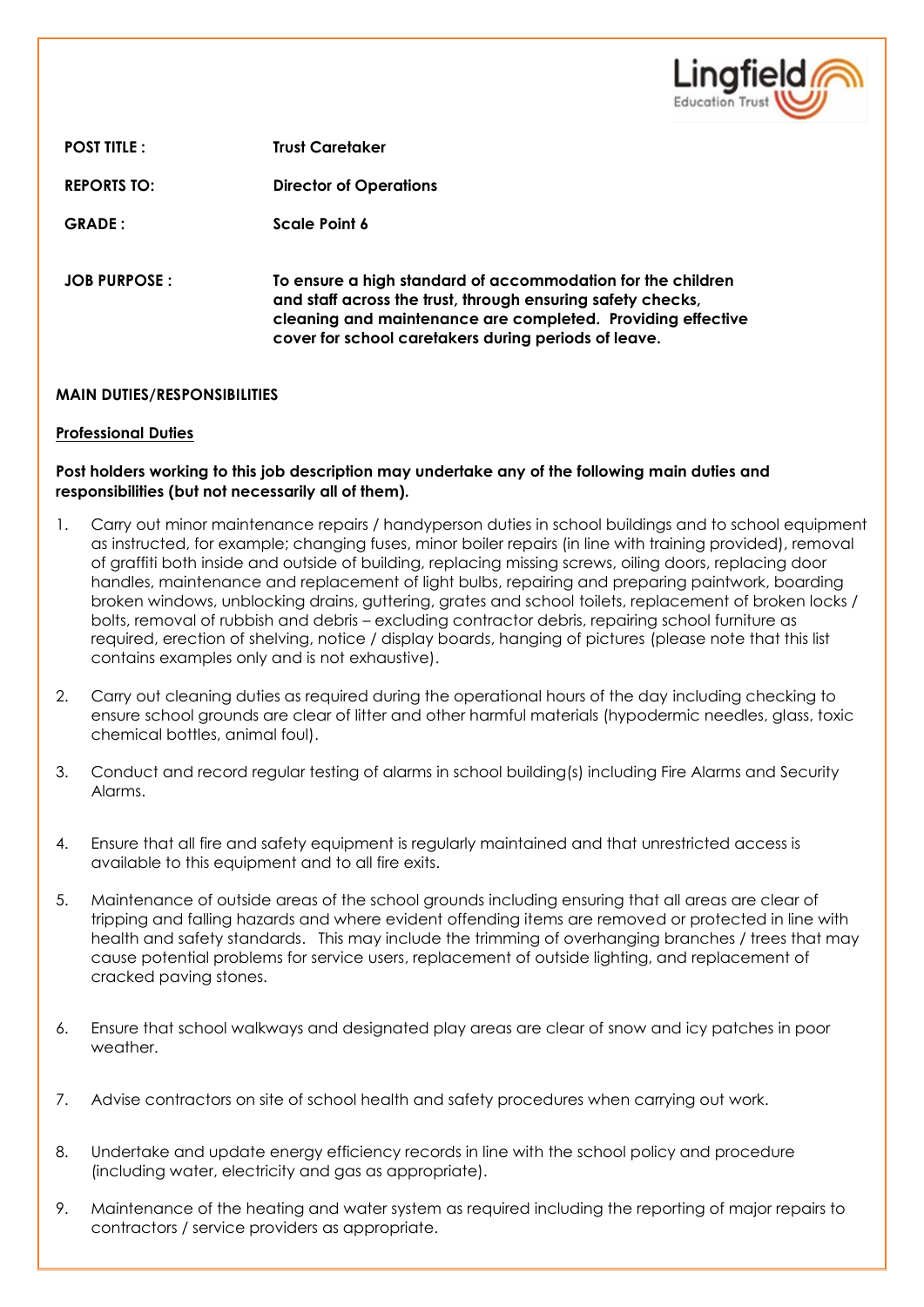- 10. Ensure that buildings are heated to a satisfactory standard and adjust heating levels according to seasons and holiday periods.
- 11. Checking, safekeeping and ordering (where appropriate) of school supplies relating to building cleaning, maintenance and security items.
- 12. Service of any lettings organised by the school, including the setting out of any equipment and / or furniture as required by clients.
- 13. Responsibility for the security of the school building(s) and their contents including the opening and locking of gates and doors, ensuring that windows are locked and secure and that security systems and fire alarms are activated accordingly.
- 14. Responsibility of 1st key holder for school and undertake associated call-out duties on behalf of the head teacher on a 24 hours basis. For example, initial response to fire and intruder alarms and take necessary emergency measures to ensure the school building(s) is / are secure.
- 15. Porterage of supplies and deliveries made to the school and the movement of large items around the school as directed by other school staff. Including, when necessary, co-ordination and control of onsite car parking for goods vehicle deliveries.
- 16. Work with and in co-operation with cleaning staff / contractors during school holidays to undertake 'deep' cleaning of school, for example varnishing / painting floors, cleaning windows.
- 17. To safeguard and promote the welfare of children for whom you have responsibility or come into contact with, to include adhering to all specified procedures.
- 18. To comply with wider Trust policies and procedures as well as Health and Safety policies, organisations statements and procedure, report any incidents/accidents/hazards and take pro-active approach to health and safety matters in order to protect both yourself and others.

*These duties are neither exclusive nor exhaustive, and the post holder will be required to undertake other duties and responsibilities, which the School may determine.*

#### **PLEASE NOTE THAT SUCCESSFUL APPLICANTS WILL BE REQUIRED TO COMPLY WITH ALL SCHOOL POLICIES.**

The School is committed to safeguarding and promoting the welfare of children and expects all staff to share this commitment.

Please note that whilst the position is based at the trust office based at Corporation Road Primary however you will be required to work in all schools within the trust, the Trust reserves the right to direct its staff to work across the Trust family of schools, if required.

*THE SUCCESSFUL APPLICANT WILL BE SUBJECT TO RELEVANT VETTING CHECKS, INCLUDING A SATISFACTORY ENHANCED DBS CHECK BEFORE AN OFFER OF APPOINTMENT IS CONFIRMED. FOLLOWING APPOINTMENT THE EMPLOYEE WILL BE SUBJECT TO RE-CHECKING AS REQUIRED FROM TIME TO TIME BY THE SCHOOL.*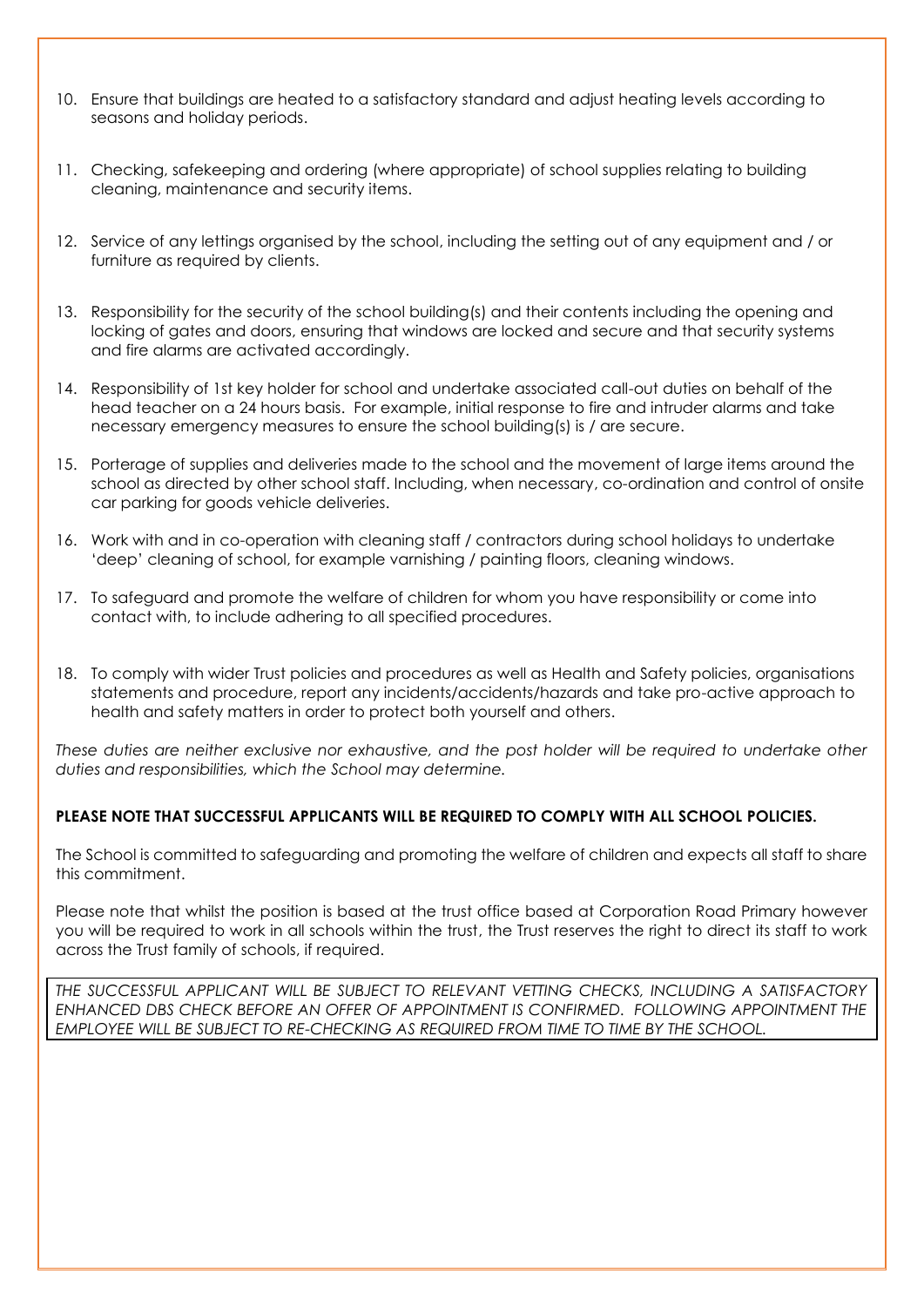## **Person Specification – Trust Caretaker**

| <b>ESSENTIAL</b>                                |                 |                                                                                                                                                      |                            | <b>DESIRABLE</b>                 |                                                                                                                                              |                         |
|-------------------------------------------------|-----------------|------------------------------------------------------------------------------------------------------------------------------------------------------|----------------------------|----------------------------------|----------------------------------------------------------------------------------------------------------------------------------------------|-------------------------|
|                                                 | Criteria<br>No. | <b>ATTRIBUTE</b>                                                                                                                                     | Stage<br><b>Identified</b> | Criteria<br>No.                  | <b>ATTRIBUTE</b>                                                                                                                             | <b>Stage Identified</b> |
| <b>Qualifications &amp;</b><br><b>Education</b> |                 |                                                                                                                                                      |                            | D1                               | To have served a full apprenticeship<br>in electrical, building, mechanical or<br>equivalent discipline or other<br>recognised qualification | AF/I/R/C                |
| <b>Experience &amp;</b><br>Knowledge            | E1              | At least 1 years practical<br>experience in building<br>maintenance, heating, ventilating,<br>electrical or similar work                             | AF/I/R                     | D <sub>2</sub>                   | Caretaking experience at a school<br>setting and knowledge of school<br>policies                                                             | AF/I/R                  |
|                                                 | E <sub>2</sub>  | Experience in the application of<br>Health and Safety legislation. Able<br>to carry out health and safety<br>checks and maintain relevant<br>records | AF/IR                      | D <sub>3</sub><br>D <sub>4</sub> | Experience of serving lettings<br>Experience of contract /<br>commercial cleaning                                                            | AF/I/R<br>AF/I/R        |
|                                                 | E <sub>3</sub>  | Experience of cleaning and using<br>general cleaning equipment                                                                                       | AF/I/R                     |                                  |                                                                                                                                              |                         |
|                                                 | E               | To be able to carry out general<br>repairs without guidance                                                                                          | AF/I/R                     |                                  |                                                                                                                                              |                         |